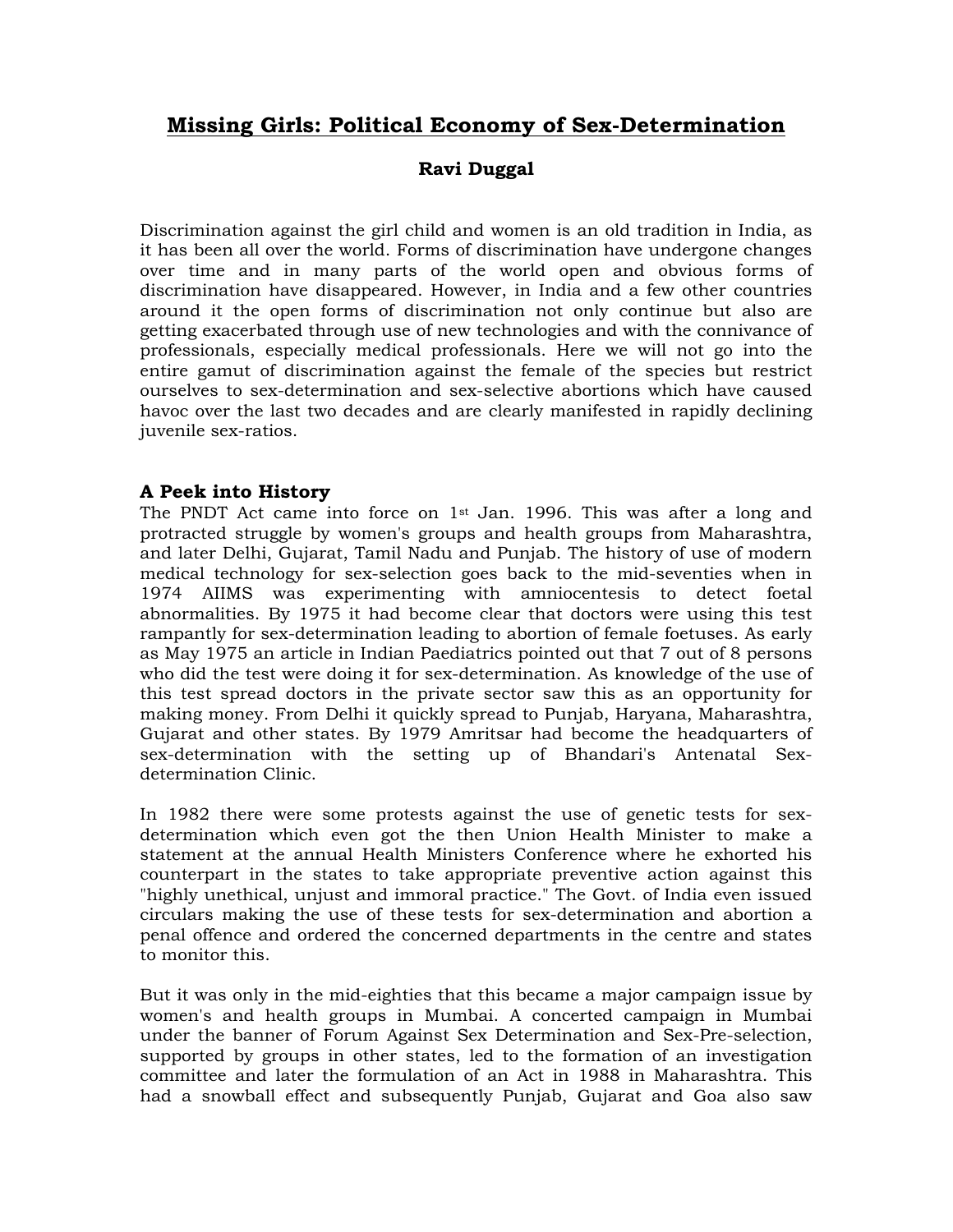struggles by women's and health groups that led to formulation of Bills in these states on the lines of Maharashtra's Act. In the meantime advocacy initiatives and pressure from women's and health groups, as well as the Health Secretary D T Joseph from Maharashtra got the Union Ministry of Health to hold a national Consultation on Sex-determination and the process was set for formulation of a national legislation, which was passed in 1994 as the Pre-Natal Diagnostics Techniques (Regulation and Prevention of Misuse) Act.

#### **Failure to Implement**

While the Act was brought in as a secular initiative of health and women's activists and the governments, there was no effort in pushing for implementation of the Act. It suffered the same fate as that of other social legislation like those against dowry, child marriage, Sati etc. The machinery required to enforce this Act at the state and the district levels was not put into place, the required allocation of resources needed were not provided and there was general disinterest on the part of various governance bodies to take this Act seriously.

Further, the family planning program's insistence on the small family norm (2 children or even one child now) coupled with the son preference bias in India added pressure on families to look at sex-selection as a via media for their desired family composition. And now with many states talking about disincentives in their "Population Policies" for those who do not follow the norm, there would be added pressure to seek access to technologies that help sexdetermination. Also the medical profession and its associations like IMA and FOGSI remained silent over such malpractice by their members. So the State's complacency coupled with socio-cultural "demands", the disincentive pressures of population policies and the unconcern of the medical profession led to the failure of enforcement of the Act.

Given this situation and a growing evidence of the practice of femicide (this includes, *sex-selection of embryos, sex-selective abortions and female infanticide and all other methods of averting the natural formation of a female foetus),*  especially reflected in the fast declining sex ratios, it became necessary to intervene and bring back this issue on the national agenda. Thus Sabu George (individual activist), CEHAT (Centre for Enquiry into Health and Allied Themes) from Mumbai and Pune, and MASUM (Mahila Sarvangeen Utkarsh Mandal) from Pune decided to file Public Interest Litigation and approached the Supreme Court. The decision to file the petition was primarily a result of the commitment of the petitioners to women's health and rights issues, ethical medical practice, and upholding human rights.

#### **Back to Struggle**

The PIL was filed in Feb. 2000 with two goals. First, to activate the central and state governments for rigorous implementation of the central legislation, and second, to interpret the legislation and/or to demand amendment to ensure that the techniques which use pre-conception or during-conception sex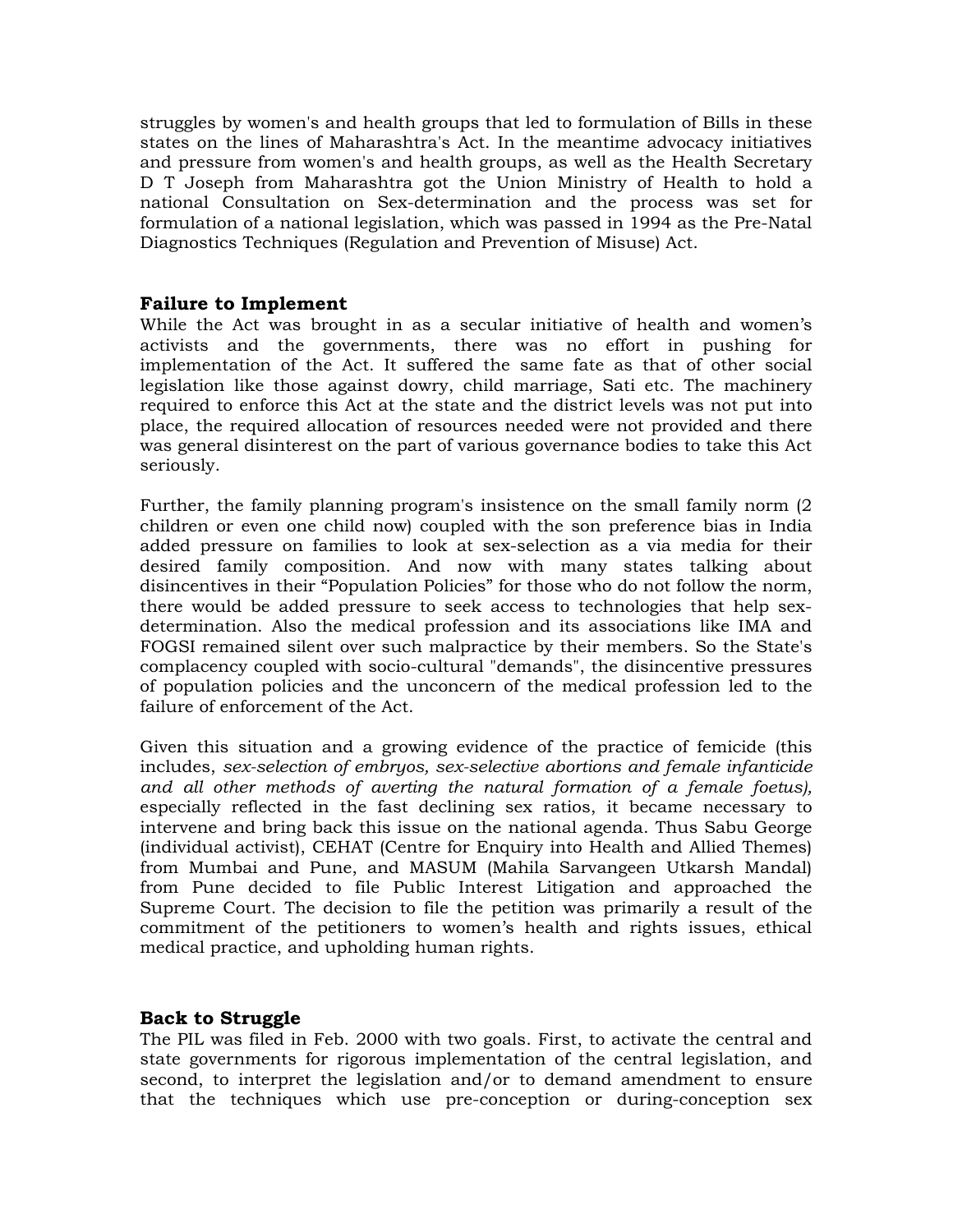selection like, for instance, the Ericsson method (X and Y chromosome separation) and Pre-implantation Genetic Diagnosis (PGD), or any other technology existing or from the future which prevents the natural assignment of gender, are also brought under the purview of the Act.

The petition draws attention to the gross misuse of reproductive technology in a society characterized by a strong bias against the female child. Even as female infanticide is yet to be eradicated, techniques like PGD are widening the gap in the already skewed sex ratio. Sex-selective abortion needs of society finds its roots in the patriarchal social norms and the low status accorded to women. The new reproductive technologies - unregulated and abused - are now further perpetuating these practices which are discriminatory and unethical from the standpoint of medicine, as well as violative of human rights of women. That a link exists, between elimination of female foetuses during pre or intra conception or post-conception or infanticide and the widening gap in the juvenile sex ratio, is now being accepted by demographers. Thus a sophisticated technique like PGD helps couples with genetically determined conditions, but this does not out-weigh the damage caused by its misuse by unscrupulous practitioners.

The evidence is clear from the sex-ratio data of the census. Rapid declines from 1981 onwards in the juvenile sex-ratio clearly points a finger at sexdetermination tests. The 2001 Census results are indeed shocking (see Annexure 1). Similarly, data compiled recently from Jalandhar city birth records is also very revealing - in year 2000 month-wise data for boys and girls born is as follows:

| <b>Sex</b>      | Jan | Feb | Mar | Apr                      | May | Jun | Jul | Aug  | Sep |
|-----------------|-----|-----|-----|--------------------------|-----|-----|-----|------|-----|
| <b>Boys</b>     | 780 | 805 | 636 | $\overline{\phantom{0}}$ | 629 | 629 | 811 | 1145 | 936 |
| Girls           | 608 | 583 | 598 |                          | 537 | 513 | 622 | 840  | 874 |
| <b>Sexratio</b> | 779 | 724 | 940 | $\overline{\phantom{0}}$ | 854 | 815 | 767 | 734  | 934 |

#### **Jalandhar City Births for Year 2000**

Source: Indian Express, December 12, 2000

The Supreme Court passed an order on 4th May 2001, which aims at ensuring the implementation of the Act, plugging the various loopholes and launching a wide scale media campaign on the issue. As regards this order, the second goal of filing the PIL, that is amendment of the Act to include pre and during conception techniques, like X and Y chromosome separation, PGD, certain ayurved/herbal methods etc has not been considered - there is no specific order on that. The order largely concerns only the implementation of the Act and putting the required infrastructure in place. However, the order entrusts the responsibility to the Central Supervisory Board of examining the necessity to amend the Act keeping in mind emerging technologies and difficulties encountered in implementation of the Act and to make recommendations to the Central Government. The SC order also does not make any directives for the medical professionals and their associations to make them accountable given the fact that it is the medical professional who has been critical to the failure of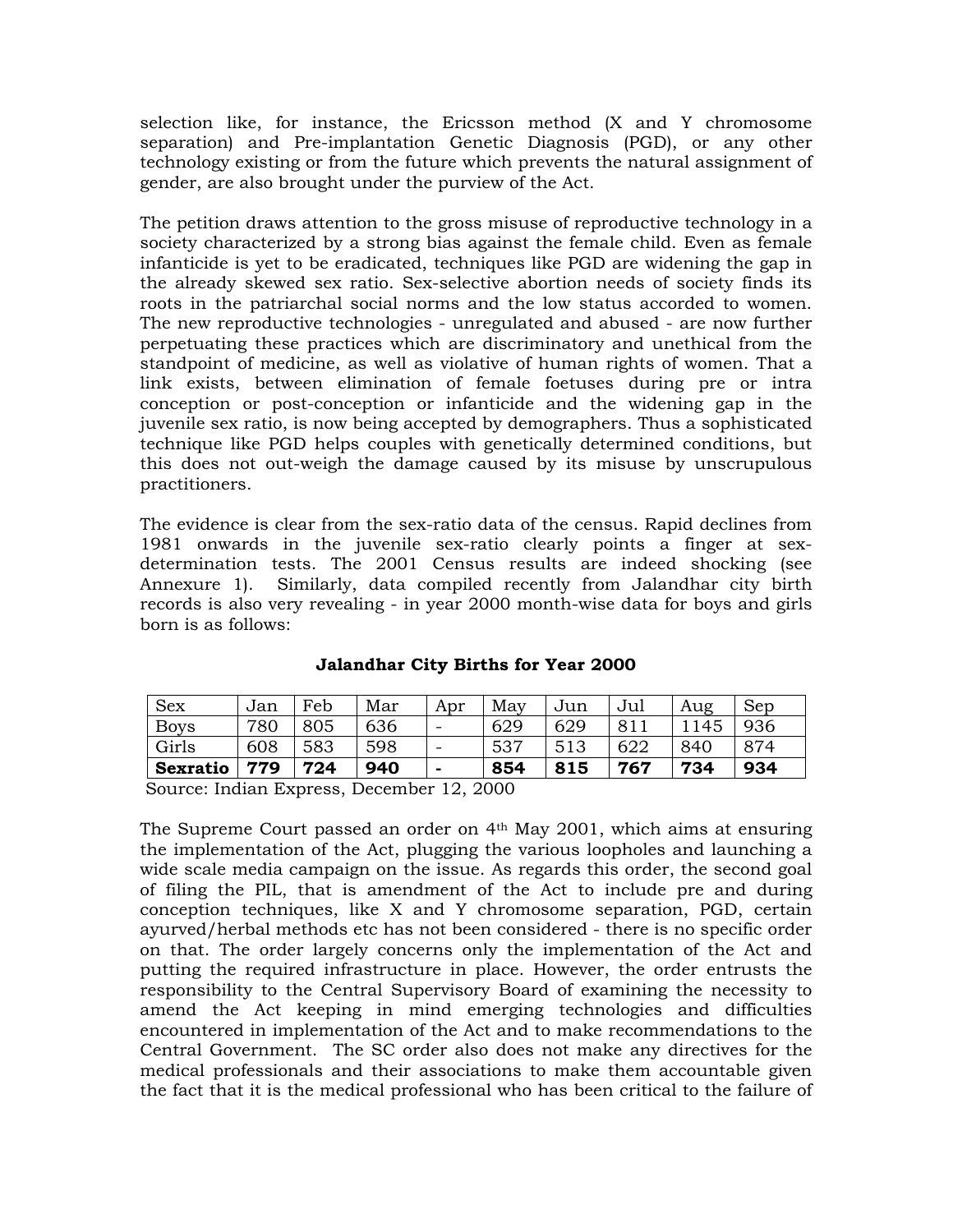implementation of this Act.

 As mentioned earlier, social legislations like dowry, child marriage, sati etc have failed and there is no reason why this will not fail if the approach remains similar to how those issues have been tackled. The court judgement in this case is only the starting point; it is a means to bring the issue back on the national agenda. The real struggle has to begin now. We have to bring together all stake holders, like the government who has to implement the provisions of the Act, the medical profession which has to fight unethical practices and malpractice within their profession, and the women and health groups, NGOs and the media which have to campaign and build awareness within civil society. Only such an approach can deal with a problem that is essentially social. The one difference sex-selection has in comparison to issues like dowry and child marriage is that the process is not confined to within a closed community interaction. The interface for sex selection is a secular process between social norms (son preference in this case) and the medical profession. The fact that law prohibits sex-selection is a strong deterrent (if implemented in right earnest) for the medical professional, and it should not be difficult to convince a large proportion of the profession on just ethical and moral grounds (in relation to its illegality) to stop such practices. The easiest way, if professional bodies do not respond to take action against their erring members, is to convict afew doctors and the others will fall in line. Activists supported by women and health groups can easily precipitate such action.

The government on its own is going to find it difficult to implement the provisions of the Act. They should pass the onus on to medical bodies like the Medical Council of India, IMA, FOGSI, Indian Radiology and Imaging Association etc by bringing in an amendment that holds these associations responsible and accountable. The government should also involve on a largescale women and health groups and other civil society organisations to be partners in the implementation and monitoring process. And for this there is a national platform available in the Peoples' Health Assembly (PHA) initiative, which is a global initiative and is very active in India through over 1200 peoples' organisations, NGOs etc. in 18 different states. The PHA has taken a decision to take up sex-selection and femicide as a major campaign issue this year and it has launched this campaign after a national meeting on this issue held in Rohtak, Haryana in April 2001. The PHA also has state level and district level branches and hence is in a position to make a sustainable impact. Ofcourse, the ultimate responsibility will have to remain with the government, that is the authorities created by the PNDT Act. And ofcourse major amendments in the Act to include pre-conception and intra conception technologies need to be undertaken immediately.

#### **The Political Economy**

The medical profession is central to the political economy of sex-determination. Similar to other modern technologies, which are mass-based, it has provided an opportunity to the traditional patriarchal preference for sons to transit from a traditional and cruder form of sex discrimination, which is today considered criminal by modern law to a form of sex discrimination that is subtle and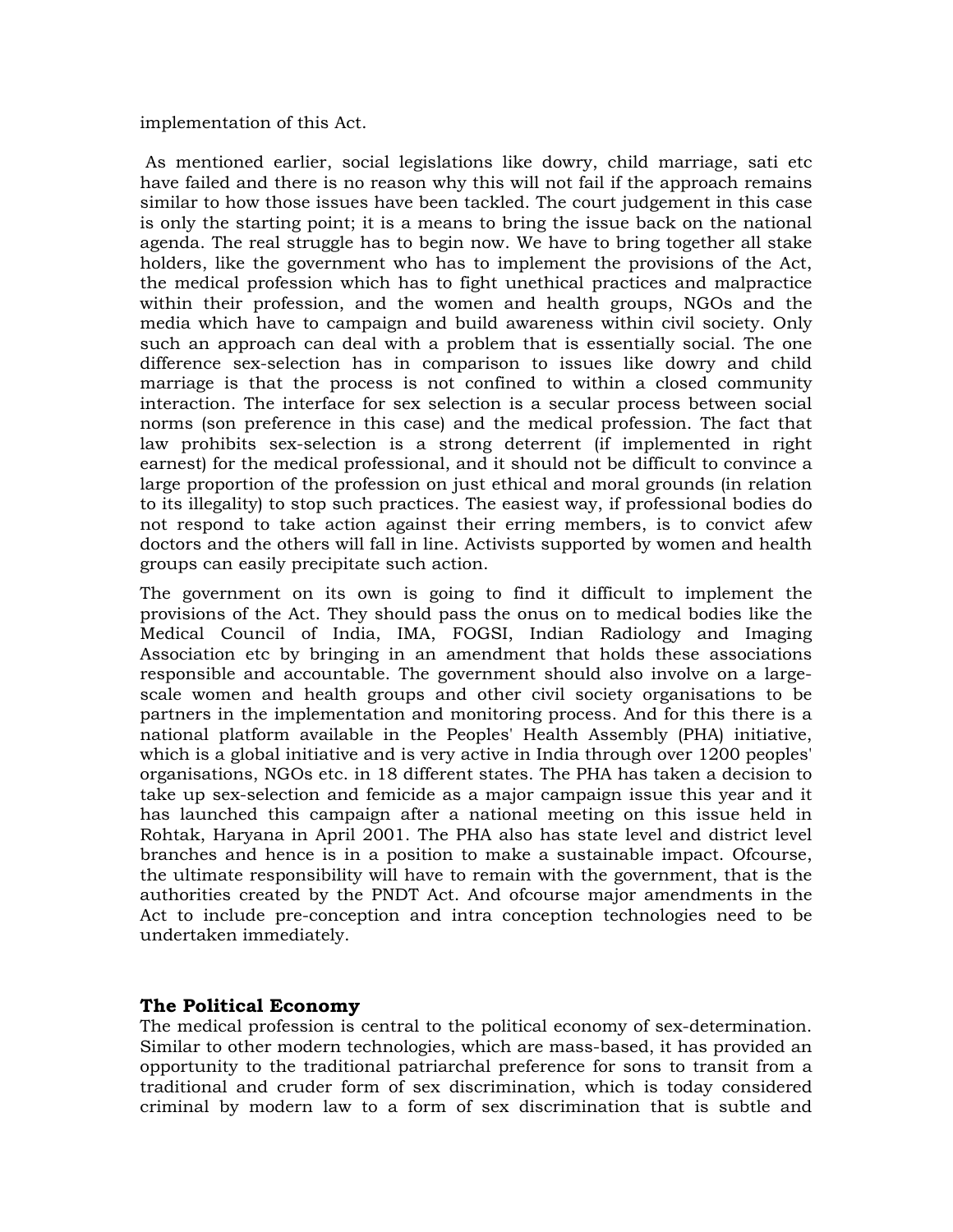secular. New medical technology has helped (sic) discrimination based on gender transit from the old political economy based on socio-cultural determinants of patriarchy to a new political economy based on technological determinants of patriarchy. This is not very different from caste-based discrimination where the modern form of discrimination is not based on physical distance but on professional assignment. This transition by no means implies that traditional forms have ceased to exist. Infact, unlike most other countries, India and perhaps afew neighbours, can claim credit for preserving older/feudal forms of discrimination as well as devising or adopting newer forms. This despite the fact that there is a ban on such practices by an Act of Parliament.

As mentioned earlier, the main missing link in the failure of the Act is the complacency of the associations of the medical profession. They have failed to check any form of malpractice in the profession. With these issues coming into the arena of public debate some associations are voicing concern but have not been able to put this concern into positive action. The malaise is so deep set that the average medical professional does not view this issue from the ethical or moral standpoint. For them it is a business opportunity and if one talks to them many feel that they are doing a social service; many even go to the extent and say that they are helping control the population of the country through sex-determination. This understanding is part of the overall process of complete commodification of medicine and what really matters to the professional is only money. Hence, medical associations have got a lot of work on their hands since sex-selection is illegal. They have to be proactive in educating their members on the implications of such malpractice and to set an example they would have to take harsh decisions to drive home the point.

This should not be difficult given the fact that the technology used for sexdetermination is available in cities and larger towns, though it is expanding at a fast rate to smaller towns. This is an opportune moment when there is pressure from the state to implement the Act, that the medical associations provide support to the state authorities by doing their own vigilance and restoring ethical practice by its members. If they fail to do this then actions like that taken by Indian Express by sending a decoy and trapping two doctors in Delhi and Faridabad will become the only means of driving home the message.

The sexratio declines in themselves suggest the wide scale of practice of sexdetermination. Infact it is the better off districts where this practice seems to be more common as revealed by the sex ratio data. The volume of these tests being done is difficult to obtain because of the poor registration system in India – let alone amniocentesis laboratories and ultrasonography centres, we do not have firm data on number of medical clinics and hospitals. However, some indirect estimates have been made. In 1975 the May issue of Indian Paediatrics found that 7 out of 8 women using amniocentesis test did it for sex selection. This means that a test mainly to be used for identifying genetic abnormalities was being used almost entirely for sex determination. In 1984 a survey done for the Public Health Department of Maharashtra by Dr. Sanjeev Kulkarni, himself a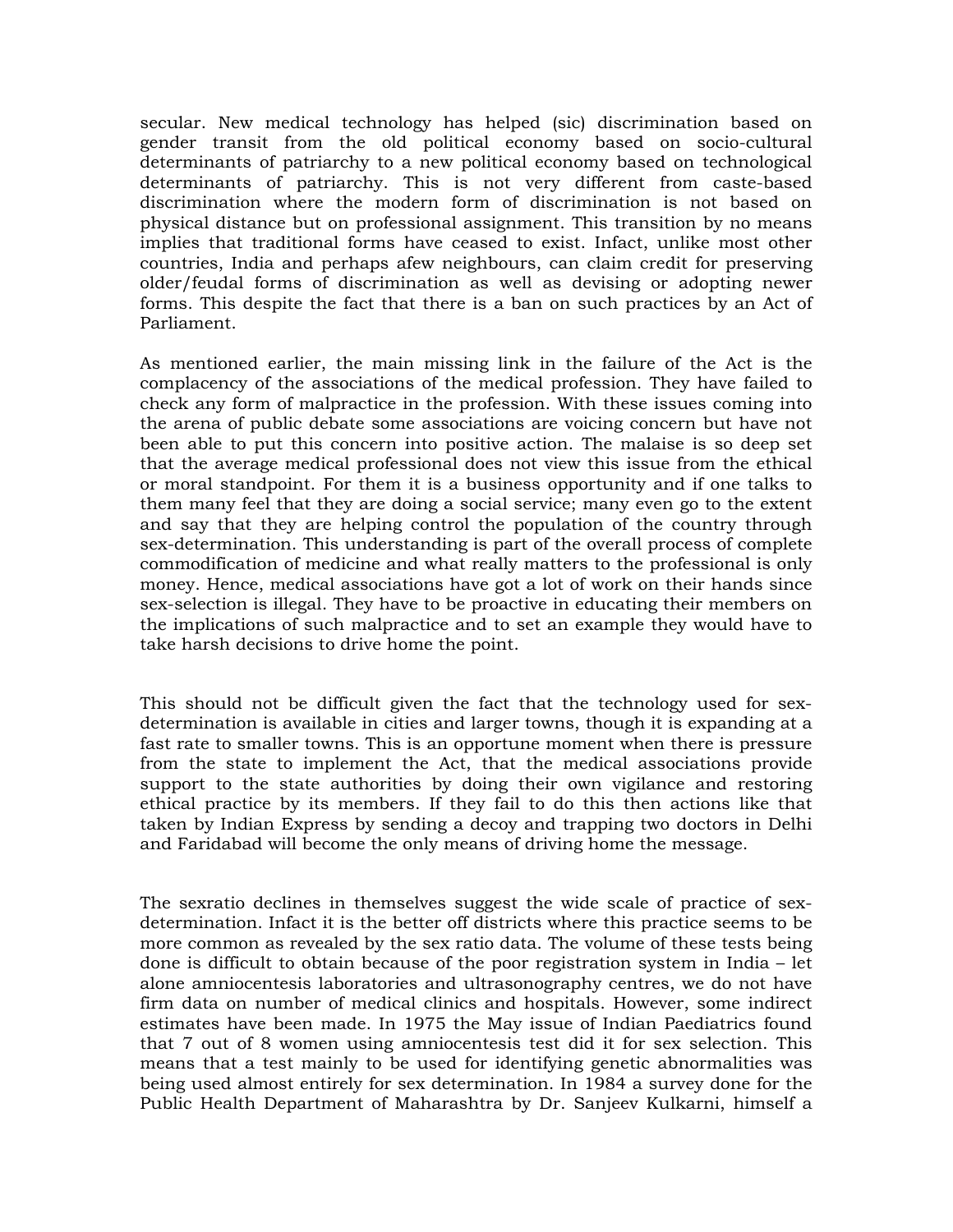gynaecologist, found that 42 out of 50 gynaecologists he interviewed consented that they were using genetic tests like amniocentesis and chorionic villi biopsy for sex determination and most of them believed that they were doing a social service by saving the women the repeated trauma of female births and thus also contributing towards population control! In 1985 a survey of a major abortion centre in Mumbai revealed that nearly all of the 15,914 abortions done in that centre were post-sex-determination tests. And in Nov. 1999 a UNICEF/IMA workshop pointed out that in India each year over 50 lakh female foeticides were being done. This is the kind of sporadic evidence that is available. Also one can safely estimate that it is the developed states like Punjab, Haryana, Maharashtra, Gujarat, Tamil Nadu and within them the developed districts which have a large infrastructure of amniocentesis laboratories and ultrasound centres. And it is no coincidence that such states and within them developed districts also have the lowest and rapidly declining sex ratios in the country. The tables below reveal the declining sex ratios in these "worst" states, and districts of Maharashtra :

| <b>YEAR</b> | Tamil Nadu | Punjab | Haryana | Gujarat | Maharashtra |
|-------------|------------|--------|---------|---------|-------------|
| 1961        | 1013       | 968    |         | 970     | 975         |
| 1971        | 1012       | 952    | 960     | 973     | 970         |
| 1981        | 988        | 946    | 929     | 971     | 951         |
| 1991        | 968        | 854    | 871     | 919     | 935         |

**Sex-ratio for population aged below age 1 – females per 1000 males** 

Source : Census of India, respective years

| Year         | Ahmed<br>-nagar | Auran-<br>gabad | Jalgaon | Kolha<br>-pur | Pune | Sangli | Satara | Solapur |
|--------------|-----------------|-----------------|---------|---------------|------|--------|--------|---------|
| 1991         | 949             | 933             | 925     | 931           | 943  | 924    | 941    | 935     |
| 2001         | 890             | 884             | 867     | 859           | 906  | 850    | 884    | 897     |
| Decli<br>-ne | 59              | 49              | 58      | 72            | 37   | 74     | 57     | 38      |

**Sex-ratio 0-6 age group – selected districts of Maharashtra** 

Source: Census of India – Maharashtra, respective years

The favourable judgement of the Supreme Court of May 4, 2001 is a positive step forward. Unless it is backed by stringent implementation by the state and complemented by people based advocacy, it would only be another womencentred judgement that would remain on paper without having any impact at the ground level.

As a result of this court case the IMA at the national level seems to have made a turn around and has issued a warning to its members. The FOGSI too has shown some concern through its newsletter. In Punjab the Akal Thakt in Amritsar (where it all started!) after an inter-religious meeting issued a hukumnamma warning all concerned to refrain from using sex-determination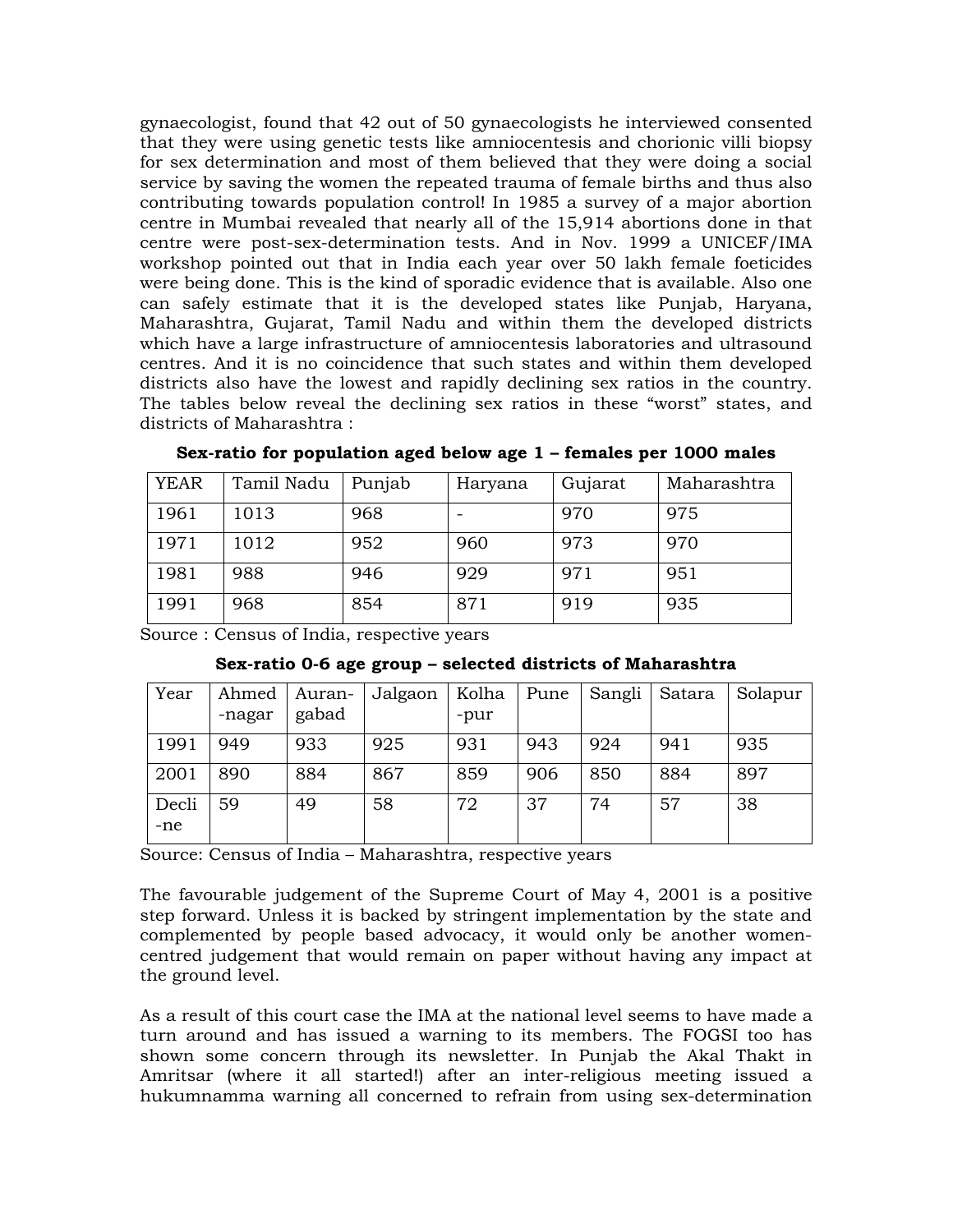and resorting to femicide. The government too, that is the Dept. of Family Welfare, has got energised thanks to Minister Dr. CP Thakur and Secretary Mr. Nanda and they have issued an advertisement in national dailies saying that it is a crime to carry out sex selection and have also activated the Central Supervisory Board by calling a meeting. This is a step forward and we hope that all stakeholders, the State, the medical profession, NGOs, activists, women and health groups, journalists and media etc come together to see that the provisions of the PNDT Act are implemented to its fullest extent.

In Maharashtra the Centre for Enquiry into Health and Allied Themes (CEHAT) and the Maharashtra State Commission for Women (MSCW) are bringing various stakeholders together on a common platform. CEHAT, alongwith other organisations who have been part of this campaign, is actively supporting the implementation of the Act in Maharashtra through the Jan Arogya Abhiyan (People's Health Assembly) initiative and continues active advocacy on this issue at the national, state and grassroots levels, including policy makers, peoples' organisations , medical profession bodies and the media. The MSCW has taken on an active role to pressurize the state government from within to set up the appropriate machinery for implementation of the Act as well as to build awareness on this issue. The MSCW has constituted a vigilance committee, which has been authorized by the government to monitor and investigate laboratories and clinics to see if there is any evidence of malpractice.

Thus, in order to change the political economy of sex-determination the medical professional, who thrives on it, has to be targeted by his/her own associations who have to become proactive to re-establish professional ethics and to punish those who indulge in malpractice, that is if they want self-regulation. If they continue to be unconcerned with the filth within their profession then they have no right to protest when their members are taken to task. They have an opportunity to redeem themselves by taking the lead in identifying those who indulge in malpractice and take away their membership and registration to practice. They could begin with the two doctors indulging in sex-determination exposed by the Indian Express reporter.

raviduggal@vsnl.com ; cehat@vsnl.com ; www.cehat.org

Acknowledgement: Tables compiled by T.R. Dilip